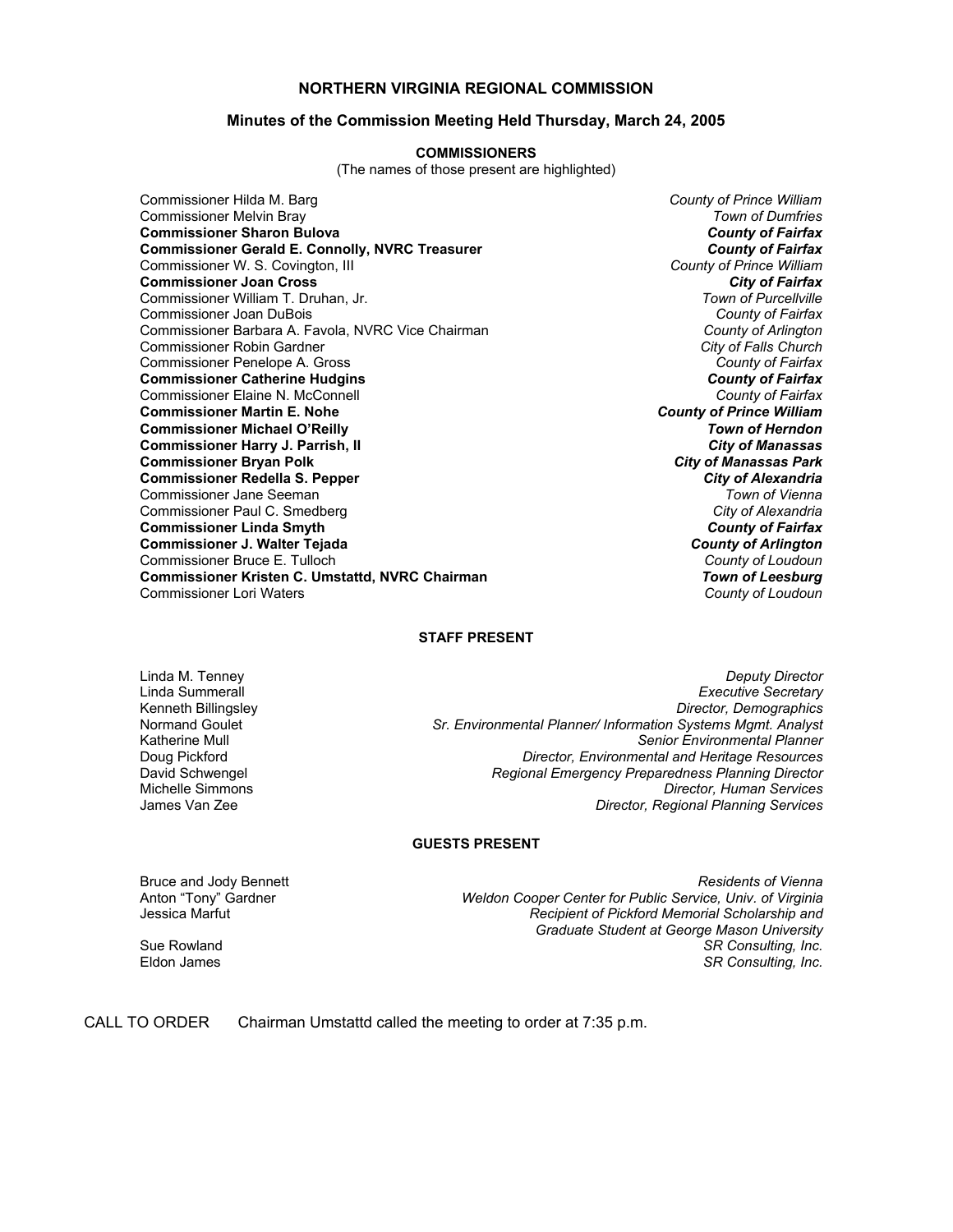| Summary Minutes of the Commission<br>March 24, 2005<br>Page 2<br>PLEDGE OF |                                                                                                                                                                                                                                                                                                                                                                                                                                                                                                                                                                                                                                                                                                                                                                                                                                                                                                                                                 |
|----------------------------------------------------------------------------|-------------------------------------------------------------------------------------------------------------------------------------------------------------------------------------------------------------------------------------------------------------------------------------------------------------------------------------------------------------------------------------------------------------------------------------------------------------------------------------------------------------------------------------------------------------------------------------------------------------------------------------------------------------------------------------------------------------------------------------------------------------------------------------------------------------------------------------------------------------------------------------------------------------------------------------------------|
| <b>ALLEGIANCE</b>                                                          | The Pledge of Allegiance was recited by all present.                                                                                                                                                                                                                                                                                                                                                                                                                                                                                                                                                                                                                                                                                                                                                                                                                                                                                            |
| <b>ROLL CALL</b>                                                           | The roll was called and all members present or absent were noted for the record.                                                                                                                                                                                                                                                                                                                                                                                                                                                                                                                                                                                                                                                                                                                                                                                                                                                                |
| <b>MINUTES</b>                                                             | Commissioner Connolly moved approval of the minutes of the January 27, 2005 and<br>February 26, 2005 meetings. The motion was seconded and carried unanimously.                                                                                                                                                                                                                                                                                                                                                                                                                                                                                                                                                                                                                                                                                                                                                                                 |
| <b>PICKFORD</b><br><b>MEMORIAL</b>                                         |                                                                                                                                                                                                                                                                                                                                                                                                                                                                                                                                                                                                                                                                                                                                                                                                                                                                                                                                                 |
| <b>SCHOLARSHIP</b>                                                         | Chairman Umstattd noted that the Commission established a scholarship at George Mason<br>University in memory of Jim Pickford, a long-time former member and past chairman.                                                                                                                                                                                                                                                                                                                                                                                                                                                                                                                                                                                                                                                                                                                                                                     |
|                                                                            | Chairman Umstattd turned the floor over to Jessica Marfurt, one of the Pickford Scholarship<br>recipients for the past two years. Ms. Marfurt is in her final semester of an MPA program<br>with a concentration in Environmental Science and Policy. During the fall semester, she<br>worked as an intern at the Council on Environmental Quality at the White House, and this<br>winter she has been working as a cooperative education student at the Environmental<br>Protection Agency. Ms. Marfurt has received an employment offer pending graduation with<br>the Government Accountability Office and is a semifinalist for the Presidential Management<br>Fellow program; she is waiting to hear from the Forest Service and the Department of<br>Interior. Ms. Marfurt thanked the Commissioners for the scholarship, noting it has allowed<br>her to live in Northern Virginia (a high-cost housing area) while pursuing her degree. |
| <b>CONSENT</b><br><b>AGENDA</b>                                            | Commissioner Connolly moved approval of the consent agenda, consisting of the items<br>outlined below. The motion was seconded and carried unanimously.                                                                                                                                                                                                                                                                                                                                                                                                                                                                                                                                                                                                                                                                                                                                                                                         |
| А.                                                                         | Financial Reports for December 2004 and January and February 2005                                                                                                                                                                                                                                                                                                                                                                                                                                                                                                                                                                                                                                                                                                                                                                                                                                                                               |
| <b>B.</b>                                                                  | Resolution No. P05-16: Authorization to Submit a Technical Assistance Proposal to the<br>Department of Environmental Quality's 2005-2006 Coastal Resources Management<br>Program                                                                                                                                                                                                                                                                                                                                                                                                                                                                                                                                                                                                                                                                                                                                                                |
| C.                                                                         | Resolution No. P05-17: Authorization to Apply for, Receive, and Subcontract 2005-2006<br>Title I Funds for Services Under the Ryan White Comprehensive AIDS Resources<br>Emergency (CARE) Act of 1990, As Amended                                                                                                                                                                                                                                                                                                                                                                                                                                                                                                                                                                                                                                                                                                                               |
| D.                                                                         | Resolution No. P05-18: Authorization to Apply for, Receive, and Subcontract Title II Funds<br>for 2005-2006 for Services Under the Ryan White Comprehensive AIDS Resources<br>Emergency (CARE) Act of 1990, As Amended for Services to Eligible Persons with<br><b>HIV/AIDS</b>                                                                                                                                                                                                                                                                                                                                                                                                                                                                                                                                                                                                                                                                 |
| Ε.                                                                         | Resolution No. P05-19: SPONSORSHIP OF APPLICATIONS TO THE VIRGINIA DEPARTMENT OF<br>TRANSPORTATION FOR TRANSPORTATION PLANNING GRANTS UNDER THE STATE TRANSPORTATION<br>PILOT PROGRAM                                                                                                                                                                                                                                                                                                                                                                                                                                                                                                                                                                                                                                                                                                                                                           |
| <b>EXECUTIVE</b><br><b>DIRECTOR'S</b><br><b>REPORT</b>                     |                                                                                                                                                                                                                                                                                                                                                                                                                                                                                                                                                                                                                                                                                                                                                                                                                                                                                                                                                 |
| А.                                                                         | Chairman Umstattd reported that Mr. Gibb had a family emergency and Ms. Tenney would<br>fill in for him tonight.                                                                                                                                                                                                                                                                                                                                                                                                                                                                                                                                                                                                                                                                                                                                                                                                                                |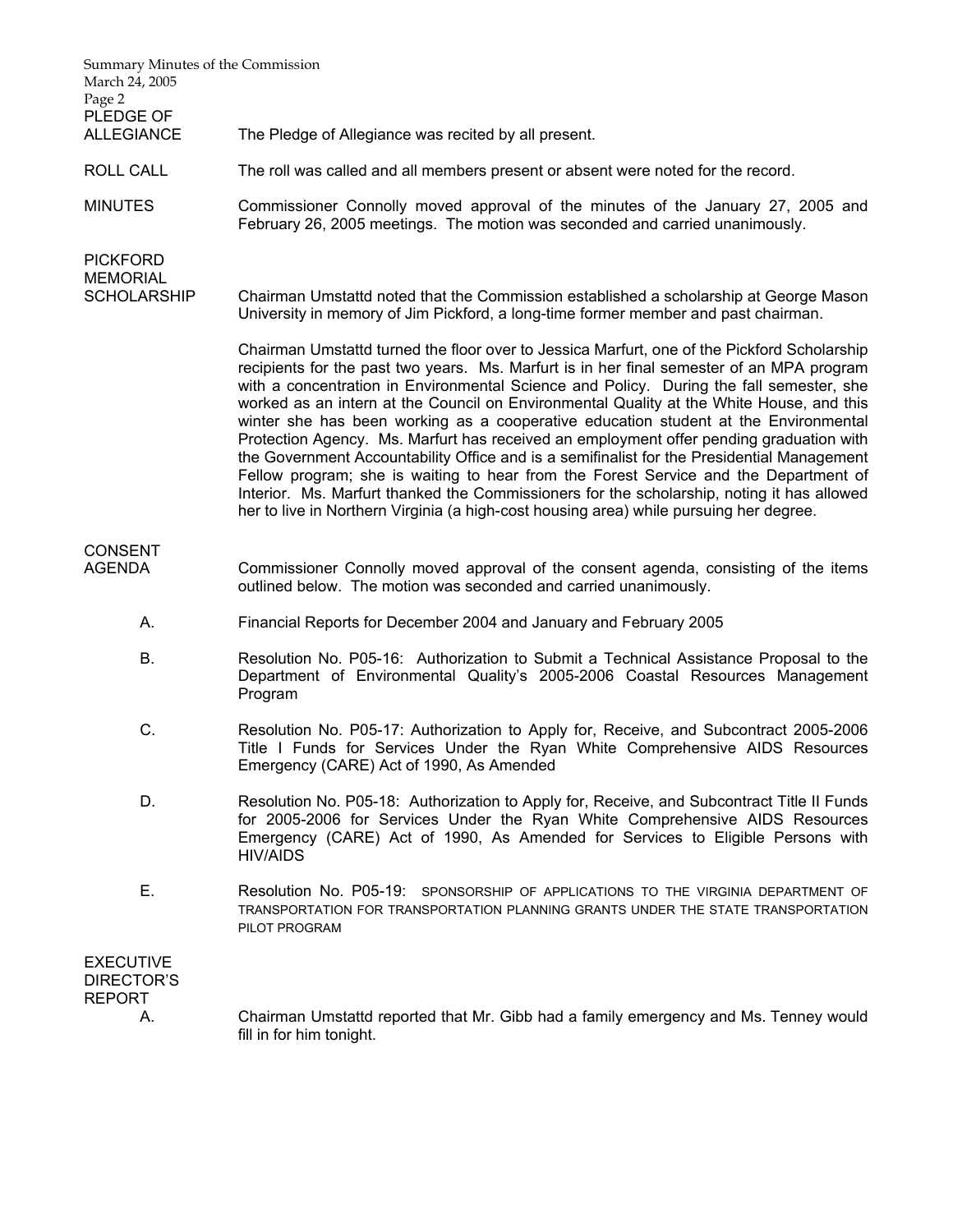- B. Ms. Tenney pointed out the new "program highlights" in lieu of the monthly activities report, and the members provided positive feedback. In reply to Commissioner Connolly's concern that the demographics comparing Northern Virginia's close-in suburbs to its outerring suburbs did not include Fairfax County, Mr. Billingsley explained that the data presented in the report were selected specifically to demonstrate the contrast between inner and outer suburbs. Since Fairfax County is geographically positioned so that it has characteristics of both, it was not included in illustrating the issue being described. Mr. Billingsley indicated that the same type of data is available for all the counties and cities in Northern Virginia, and he would be glad to supply it.
- C. At the invitation of Ms. Tenney, Mr. Pickford and Ms. Mull reported that the DVD on low impact development (LID) has been shown in several arenas, including the annual Environmental Film Festival, and EPA has distributed it to its regional offices. NVRC has received funding from EPA's Chesapeake Bay Program through Virginia's Department of Conservation and Recreation and will distribute the DVD to the Northern Virginia Boards and Councils and the jurisdictions' planning commissions.

 Commissioner Hudgins pointed out that developers and homeowner associations in Reston have incorporated low impact development for the past 30-40 years, so LID longevity should be stressed.

- D. Following up on the highlight on funding for the Potomac Heritage National Scenic Trail, Mr. Pickford reported that the Commission's resolution had been transmitted to the Northern Virginia Congressional Delegation. Additionally, Mr. Pickford has been meeting with and educating the Senators' staff on this project.
- E. Resolution No. P05-20: POSITION REGARDING CONGRESSIONAL RESTORATION OF FUNDING TO THE U.S. COASTAL ZONE MANAGEMENT PROGRAM

 Ms. Tenney called attention to Resolution No. P20-05 on the table, asking authorization to request the Northern Virginia Congressional Delegation to support restoring funding for the U.S. Coastal Zone Management Program to last year's amount. Virginia's Coastal Zone Management Program implementation funds have been capped at \$2 million for the state since 1989. Taking inflation into account, this is equivalent to a 75% cut in operating funds.

 Commissioner O'Reilly moved adoption of Resolution No. P05-20. The motion was seconded and carried unanimously.

 F. Ms. Tenney reminded the members that NVRC staff has administered the federally-funded Housing Opportunities for Persons With AIDS (HOPWA) grant in Northern Virginia for 13 years. The funding comes from the Dept. of Housing and Urban Development (HUD) through the District of Columbia for the metropolitan Washington region; in turn, D.C. passes the Northern Virginia portion to NVRC to administer. Staff has experienced chronic problems with D.C. in processing contract documents and payments. To date, NVRC does not yet have the Intergovernmental Agreement from D.C. for Year 13, which began in January. Ms. Tenney warned the Commissioners there could be service interruptions for the 100 people receiving housing under this program, and Commissioners may hear from the service providers and/or their constituents about this.

> Ms. Simmons confirmed she has vigorously pursued the missing Intergovernmental Agreement for six months to no avail. Ms. Tenney added that Mr. Gibb met on February 9 with the Director of D.C. HAA and the Co-chair of the HIV Planning Council.

> Commissioner Hudgins moved that the Commission send a letter to D.C. Mayor Williams. The motion was seconded. Ms. Rowland was recognized and suggested the letter also reference problems with untimely payments under the CARE Act contract, and members concurred. They also agreed that the Congressional Delegation should be copied on the letter. Further, if there is no action within two weeks, NVRC should send another letter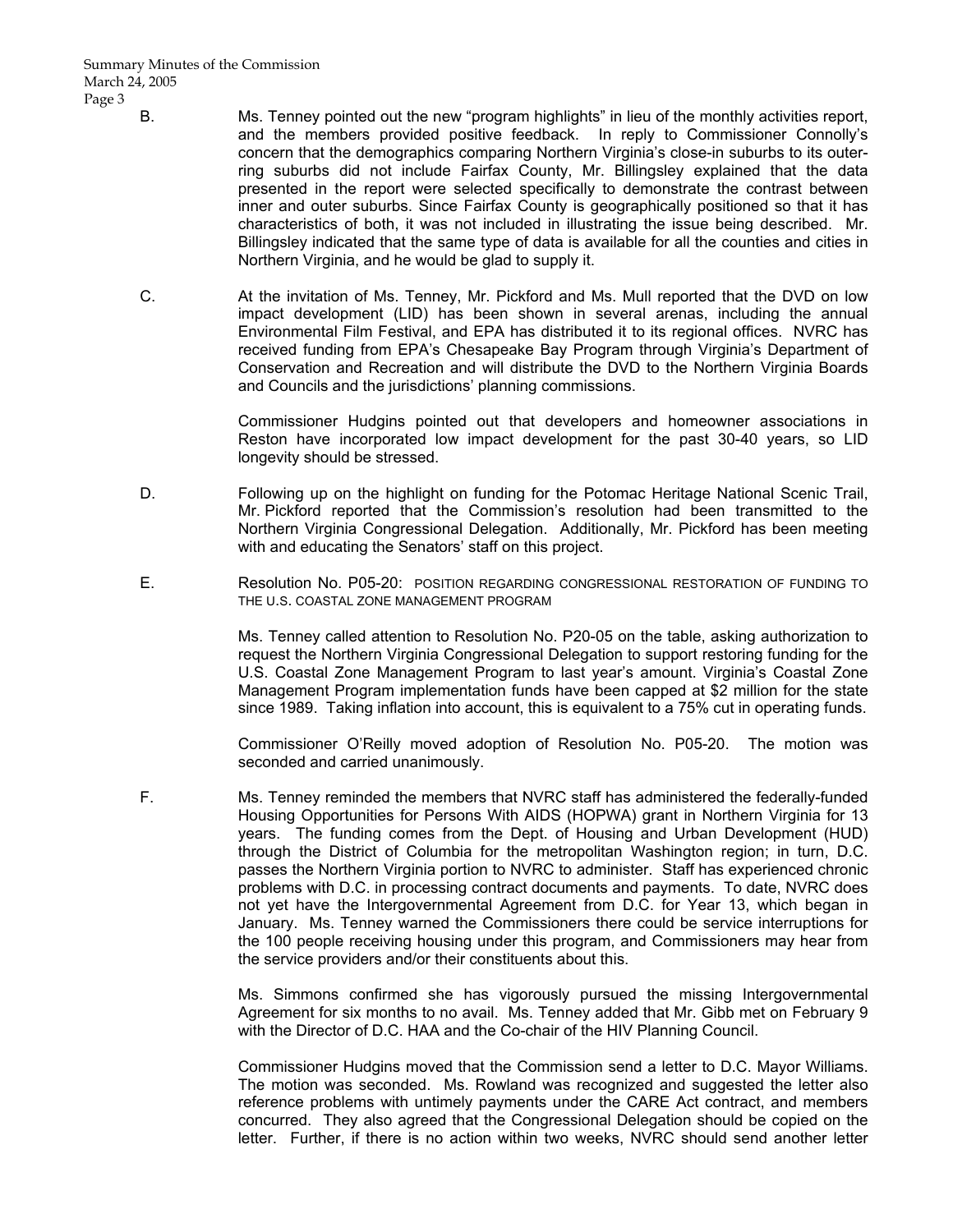Summary Minutes of the Commission March 24, 2005 Page 4

> directly to the Congressional Delegation. The motion as amended carried unanimously. Commissioner Cross suggested encouraging Congress to amend the legislation so Northern Virginia's funding portion goes directly to NVRC.

> It was further agreed that copies of the letters be sent to all Commissioners. Commissioner Hudgins volunteered that she and Commissioner Tejada could raise this issue at the next meeting of MWCOG's Human Services Committee.

# 2005 LEGISLATIVE

SUMMARY Commissioner Connolly, Chairman of NVRC's Legislative Committee, reported that financially, Northern Virginia fared reasonably well, with a little extra education funding.

> Regarding Del. Lingamfelter's bill on land use proffers, Fairfax County will ask the Governor to modify the bill to allow up to ten years to use or lose the proffers. He encouraged the Commissioners to urge a one-year extension of the photo red legislation. The telecom bills were put aside.

> Ms. Rowland reported that \$250,000 has been earmarked for a new building for the District Home; NVRC requested \$2 million. Fifty million dollars has been earmarked for natural resources.

## FOLLOW-UP TO **STRATEGIC**

PLANNING Mr. Gardner opened the discussion by recapping both the process and the outcome of the Commission's February 26 retreat in Leesburg. He recalled that some of the questions remaining at the end of the meeting were: Should the Commission hold a press conference; have a meeting with the Northern Virginia delegation to the General Assembly; have a communications committee (and make the meeting with the delegation part of a larger communications plan); take up specific issues from the "top ten" list; change the Commission's structure, operations, and/or relationship with its staff?

> Members agreed that the majority of the "top ten" regional issues identified at the strategic planning session are tied to revenue issues and local government authority, and that these two topics should be the focus of a meeting with the Northern Virginia delegation to the General Assembly. They further agreed to invite the delegation to the April 28 Commission meeting, and to have a committee – including Commissioner Connolly as Chair of the Legislative Committee, NVRC Chair Kristen Umstattd, and legislative consultant Sue Rowland – prepare an agenda and a strategy for the meeting. It was agreed that the entire Northern Virginia delegation should be invited, but that Commissioners would be asked to make targeted personal follow-up calls. Commissioner O'Reilly suggesting including the "top ten" list with the invitation to the Delegation.

> Commissioner Connolly proposed that NVRC staff undertake a study of unfunded state mandates on local governments in the region. Commissioner Parrish suggested including partially funded promises as well (i.e., the car tax, education Standards of Quality, "599" funding). Commissioner Nohe added it also should include items that are not actually mandates, but are deficiently funded by the state. It was agreed staff would prepare for the next meeting a précis for the study, addressing definitional issues and an achievable and meaningful scope. The Commission's intent to complete the study would be communicated to members of the Northern Virginia delegation to the General Assembly at the April Commission meeting; findings would be expected by the Commission in the fall.

> Members agreed to continuing their "visioning" at the May meeting, with Mr. Gardner suggesting that this be done early in the meeting.

> Commissioner Connolly requested that the May meeting focus on only two items, and that the second item be an a staff briefing on demographic shifts in the region. He commended staff for an excellent presentation on this topic at a recent Fairfax Committee of 100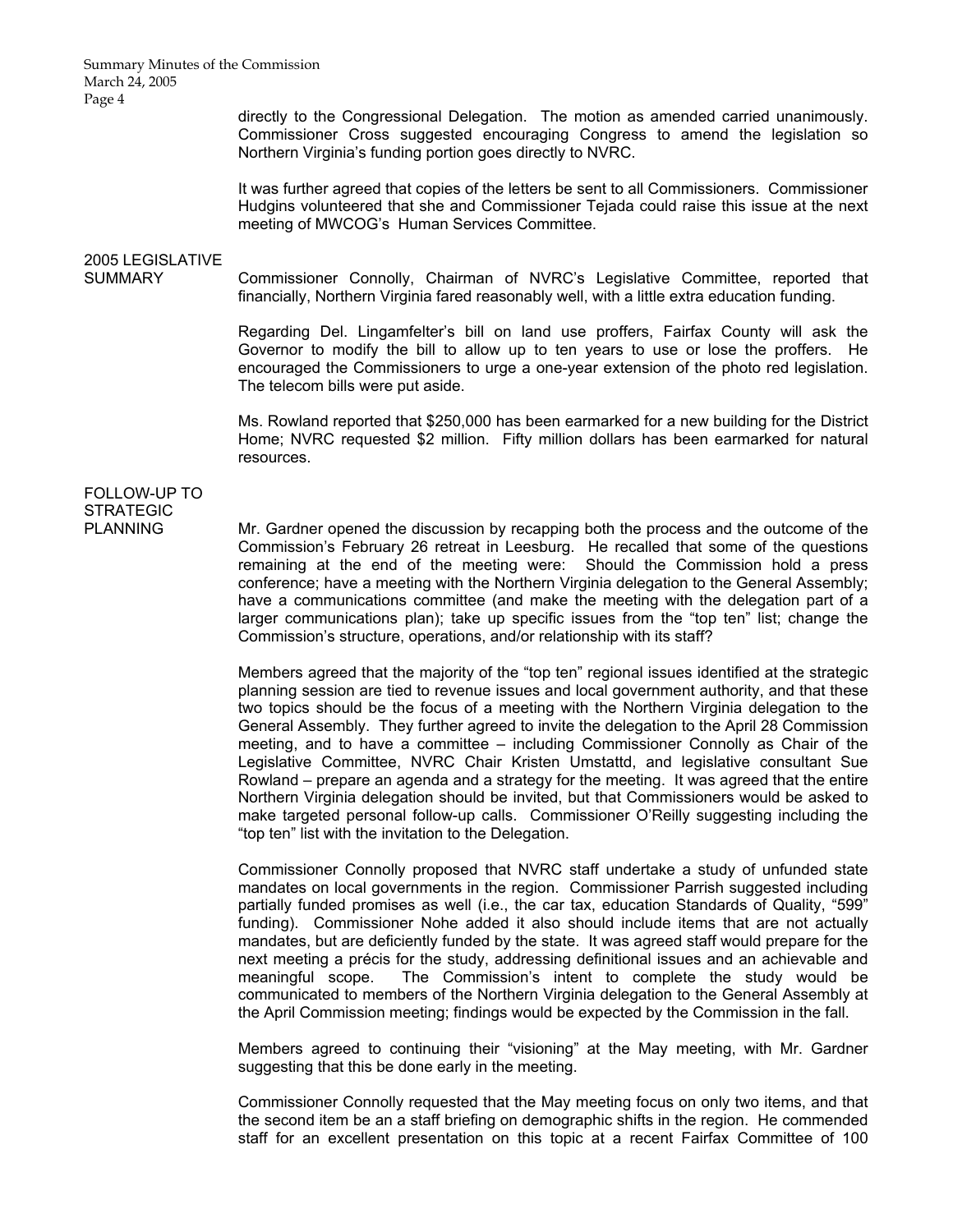meeting. It was agreed that the report should place some emphasis on age and ethnicity characteristics of the region's population.

 Commissioner Bulova hoped that future Commission meetings would be planned to provide quarterly opportunities for members to share information on specific issues, such as how they are dealing with residential crowding or day labor. Members concurred that this is desirable, and recalled that the consensus at the February retreat was to have issues announced sufficiently in advance to permit local staff preparation of briefing material.

 Mr. Gardner closed the discussion by acknowledging the progress the Commission has made during its past two meetings, but recognized that the Commission has much yet to do, particularly on deciding issues about what structure and staffing will be most effective in helping the reconstituted Commission achieve its potential.

## APPOINTMENT OF

COMMITTEES Chairman Umstattd appointed the Executive Committee, which is required and prescribed in the Bylaws. She explained that this Committee includes, at minimum, the officers and one elected official from each jurisdiction. Her appointments rely on the officers to serve also as their jurisdictions' representatives. For the three member governments where there is more than one appointee to the Commission and none is an officer of the Commission, the Commissioner with the longest tenure on the Commission is appointed to the Executive Committee. The Committee therefore is composed of Commissioners Umstattd, Favola, Connolly, Tulloch, Barg, Pepper, Cross, Gardner, Parrish, Polk, Bray, O'Reilly, Druhan and Seeman.

> Members commented that the new Executive Committee probably doesn't need fourteen members and recommended that this provision of the Bylaws be reviewed.

> Chairman Umstattd appointed Commissioners O'Reilly, Parrish, Tulloch, Bulova and Gross to the Operations Committee. These appointments continue the service of Commissioners who previously were members of the Operations Committee and adds representation for a second county and a city. The Bylaws specify that the Treasurer (Commissioner Connolly) chairs the Operations Committee and that five to eight other members are to serve. Commissioner O'Reilly moved that the Operations Committee review the Bylaws. The motion was seconded and carried unanimously.

> Chairman Umstattd reported that Commissioner Favola volunteered to chair a new committee — Communications. Commissioners Smedberg, DuBois, Cross and Tejada also volunteered to serve.

> Chairman Umstattd reappointed members to the Legislative Committee and added new members, as follows: Commissioners Connolly (Chair), Hudgins, Smyth, Nohe, O'Reilly, Pepper, Gardner, Seeman. The Chair also will invite a representative from Loudoun County to join the committee.

# **OTHER**

BUSINESS Replying to Commission Pepper's inquiry about the lease, Ms. Tenney said there have been significant issues to negotiate in the pending lease agreement, but that a satisfactory result is expected. She added that the current landlord has offered cash for NVRC to vacate on time, or would allow holding over for a short time with no increase in rent. To keep all options open, terms for remaining in the current space also are being discussed.

> Commissioner Connolly reported that the federal government is proposing a \$2 billion cut in Community Development Block Grant (CDBG) funding and transferring the program to the Commerce Department. It was agreed that a letter opposing the change and signifying the Commission's support for preserving the integrity of the CDBG program should be sent to the Northern Virginia Congressional delegation as soon as possible.